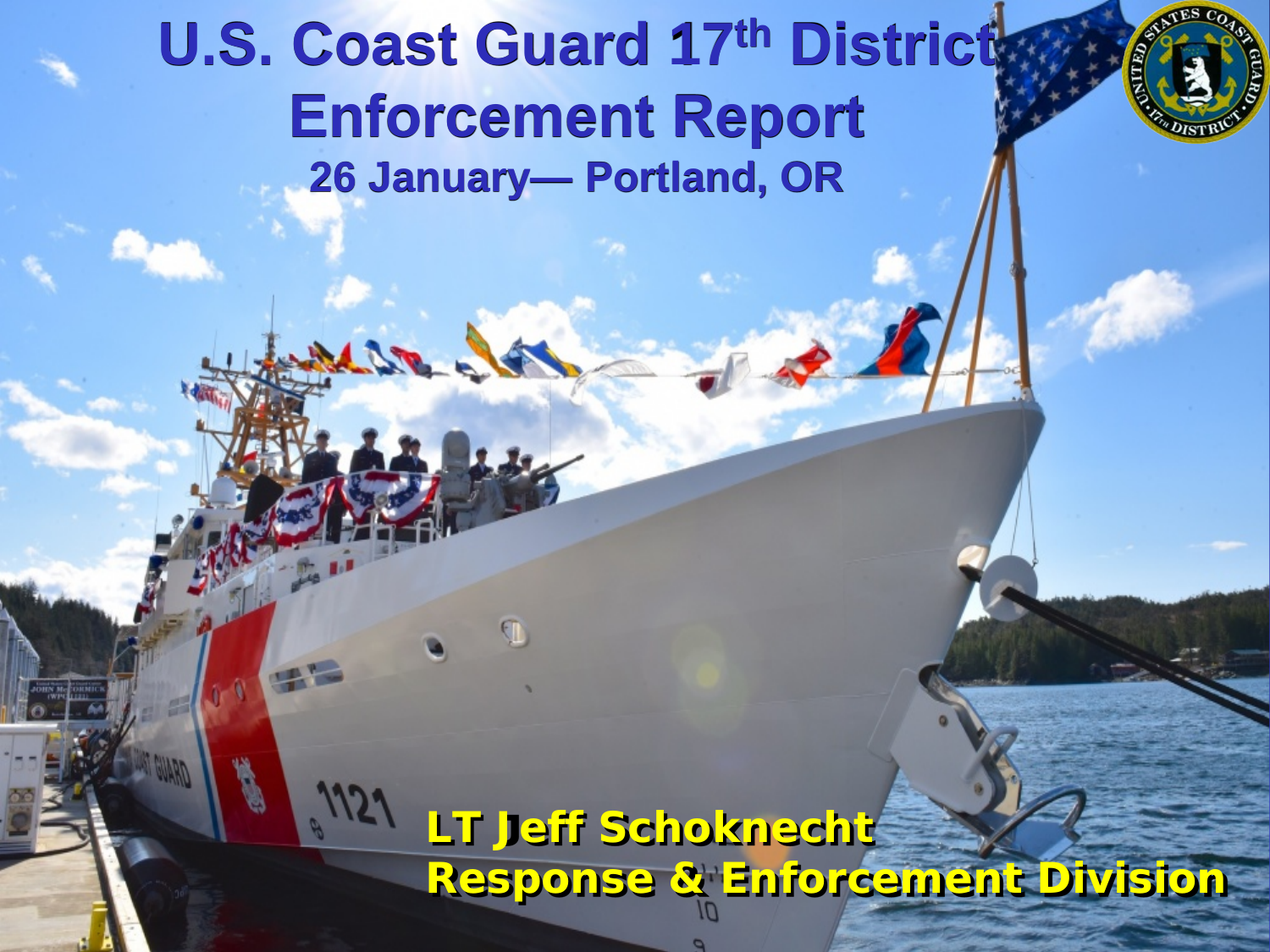

# **2016 and 2017 Boardings by IPHC Area**

| <b>IPHC Area</b> | 2016 Boardings | <b>2017 Boardings</b> |
|------------------|----------------|-----------------------|
| 2C               | 256            | 330                   |
| 3A               | 178            | 195                   |
| 3B               | $\overline{2}$ | $\overline{2}$        |
| 4A               | 17             | 11                    |
| 4B               | 8              | 4                     |
| 4C               | 1              | $\Omega$              |
| 4D               | 3              | ◀                     |
| 4E               | $\bigcap$      | $\overline{2}$        |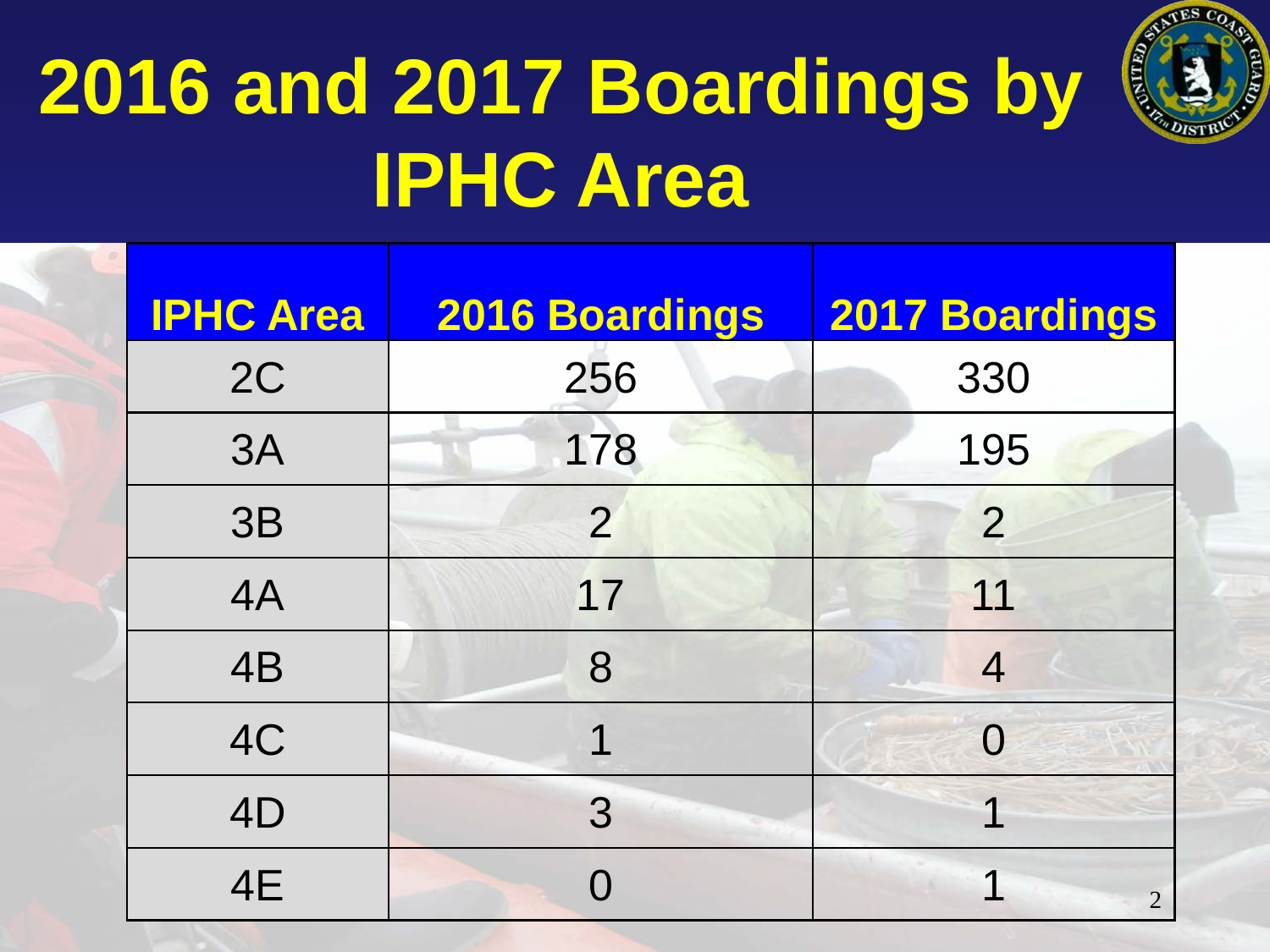

# **Boarding and Violation Summaries by Industry Sector**

| <b>2016 Boardings/Violations (D17)</b> |                | <b>2017 Boardings/Violations (D17)</b> |       |
|----------------------------------------|----------------|----------------------------------------|-------|
| <b>Total At-Sea Boardings</b>          | 465            | <b>Total At-Sea Boardings</b>          | 544   |
| Commercial                             | 66             | Commercial                             | 92    |
| Charter                                | 55             | <b>Charter</b>                         | 97    |
| Recreational/Subsistence               | 344            | Recreational/Subsistence               | 355   |
|                                        |                |                                        |       |
| <b>Fisheries Violations</b>            | 6              | <b>Fisheries Violations</b>            | 8     |
| Commercial                             | $\overline{2}$ | Commercial                             | 5     |
| Charter                                | 2 <sup>1</sup> | Charter                                |       |
| Recreational/Subsistence               | $\overline{2}$ | Recreational/Subsistence               | 2     |
|                                        |                |                                        |       |
| <b>Fisheries Violation Rates</b>       | 98.7%          | <b>Fisheries Violation Rates</b>       | 98.5% |
| Commercial                             | 97.0%          | Commercial                             | 94.5% |
| <b>Charter</b>                         | 96.4%          | Charter                                | 99.0% |
| Recreational/Subsistence               | 99.4%          | Recreational/Subsistence               | 99.4% |
|                                        |                |                                        |       |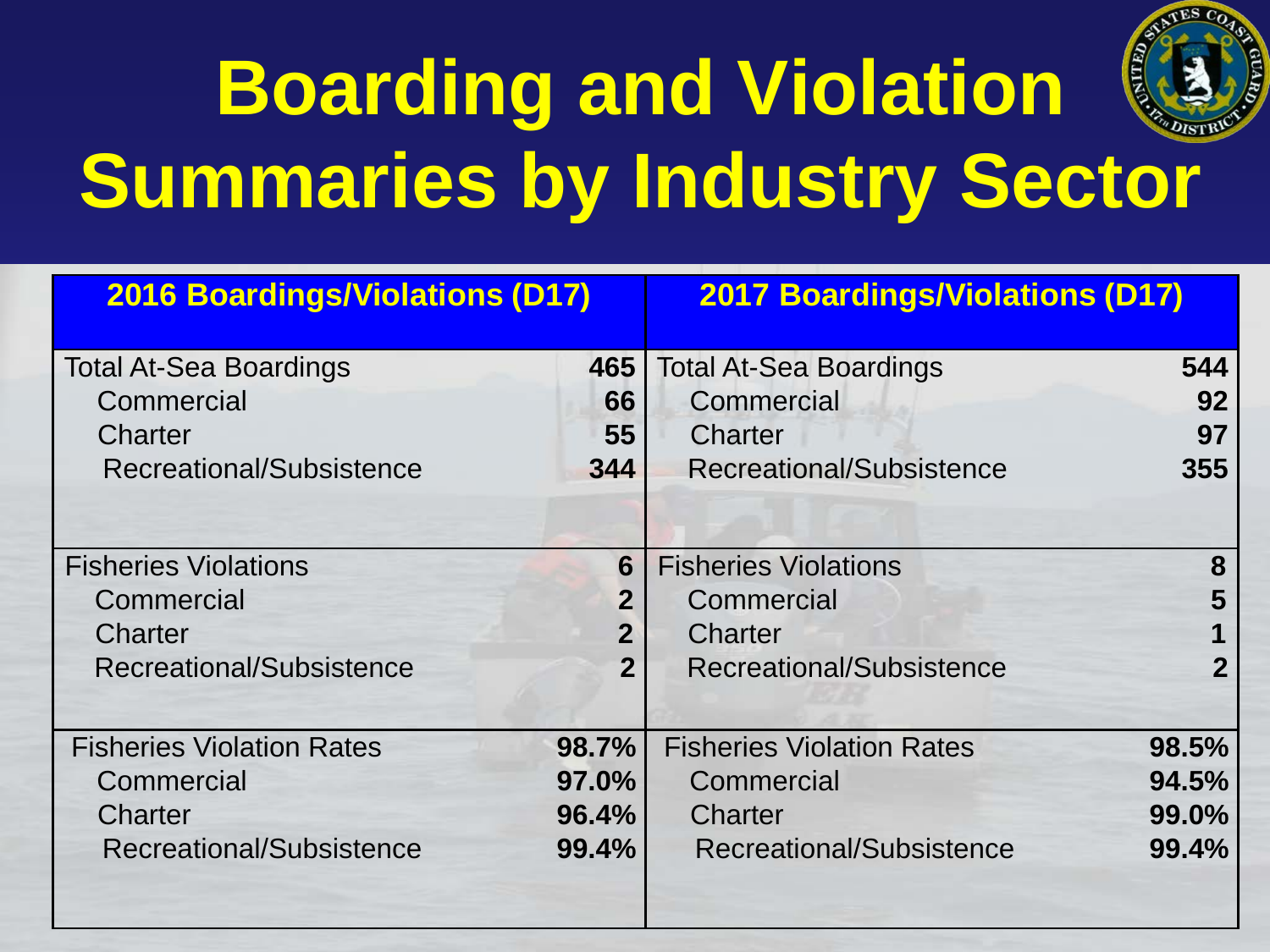

## **IFQ Boarding Statistics**

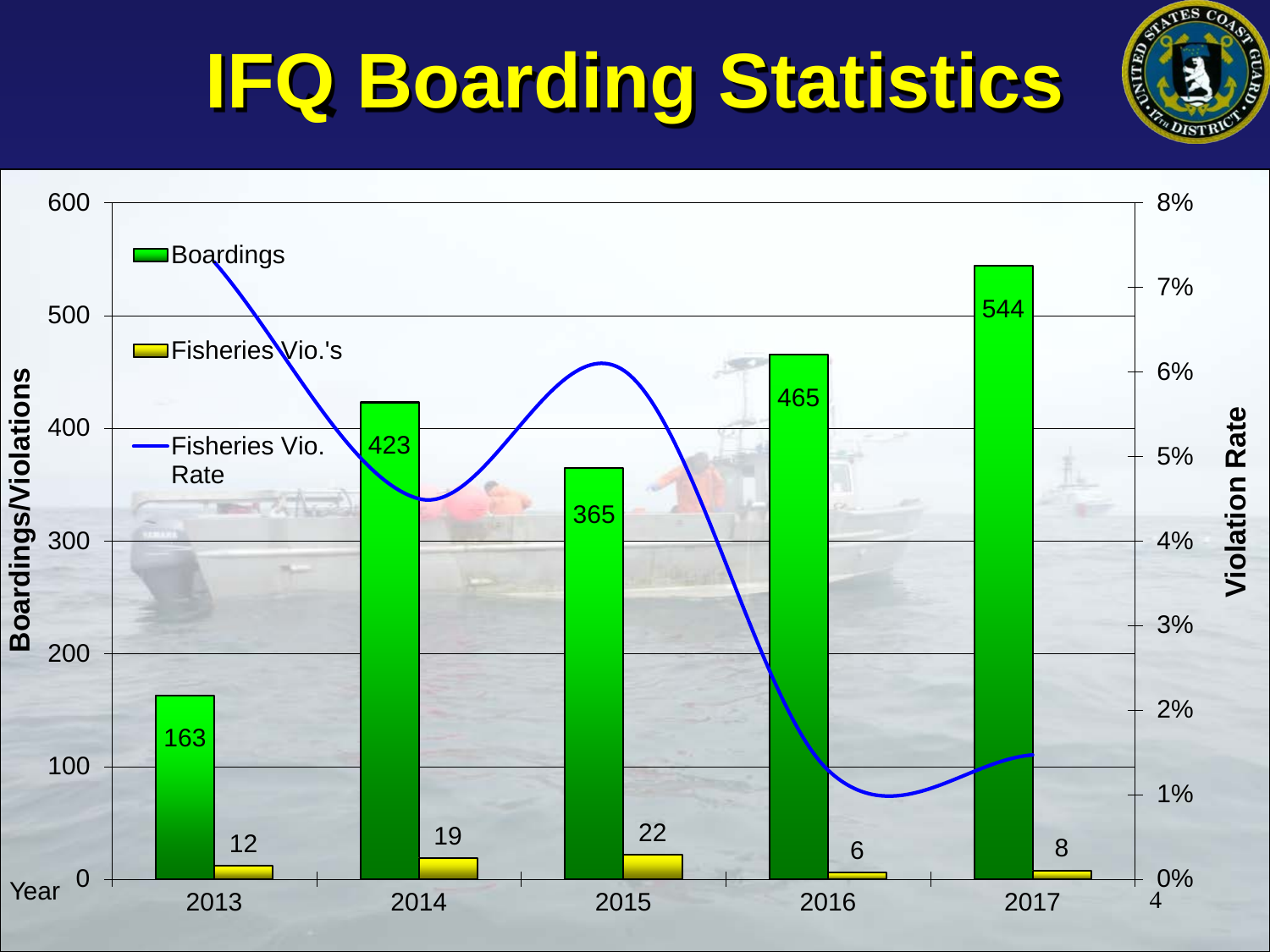### **IPHC Area 2C**



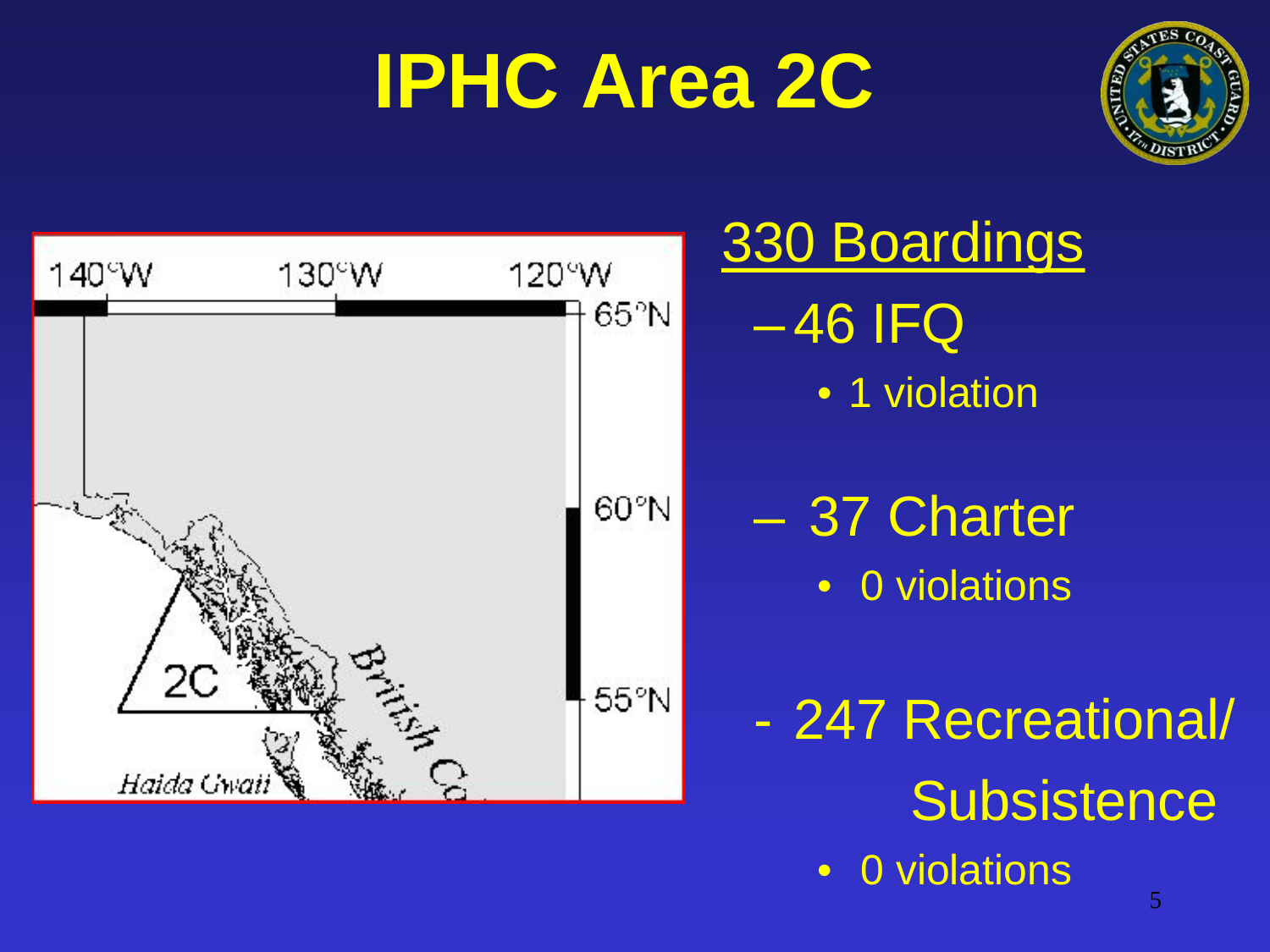## **IPHC Areas 3A/3B**





### 197 Boardings – 29 IFQ • 1 violation

#### – 60 Charter • 1 violation

– 108 Recreational/ **Subsistence** 

• 2 violations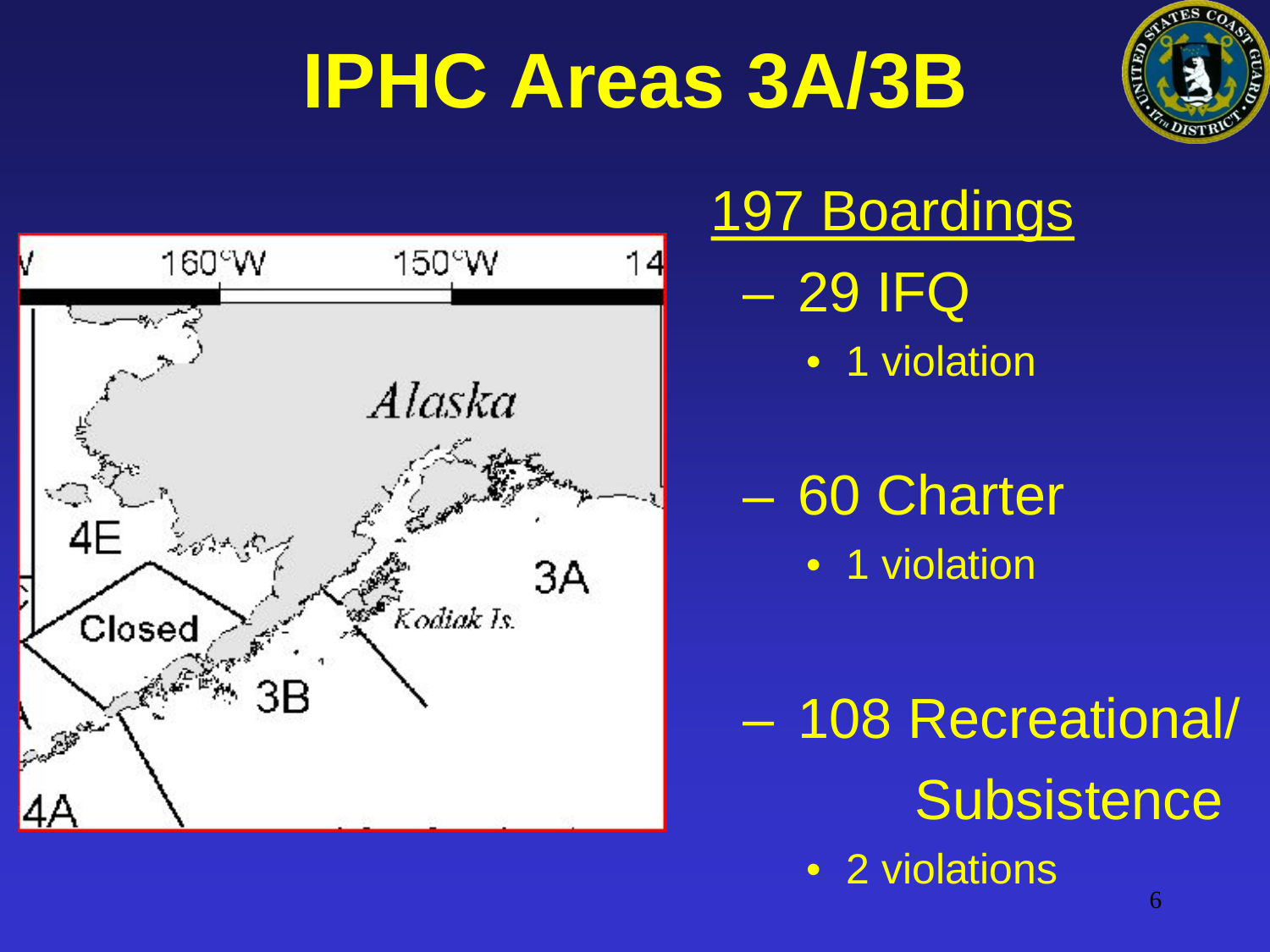



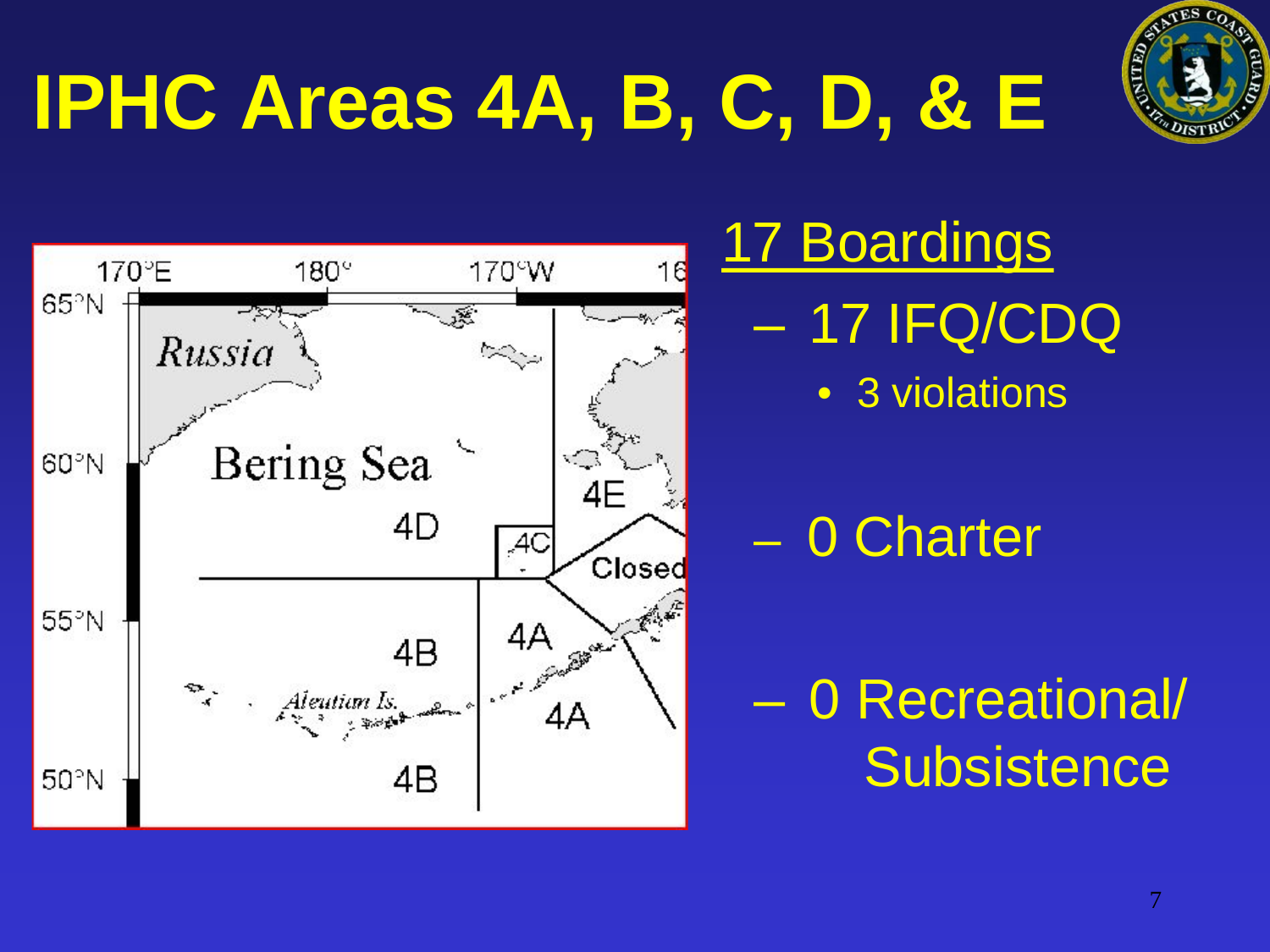

# **Fisheries Violations in All Industry Sectors**

| 2017                                        |     |
|---------------------------------------------|-----|
| Failure to use careful release methods      | (1) |
| Mutilation of catch                         | (1) |
| Failure to maintain IFQ logbook             | (2) |
| Failure to maintain charter logbook         | (1) |
| Copy of IFQ permit not ready for inspection | (2) |
| Sport fishing without a permit              | (2) |